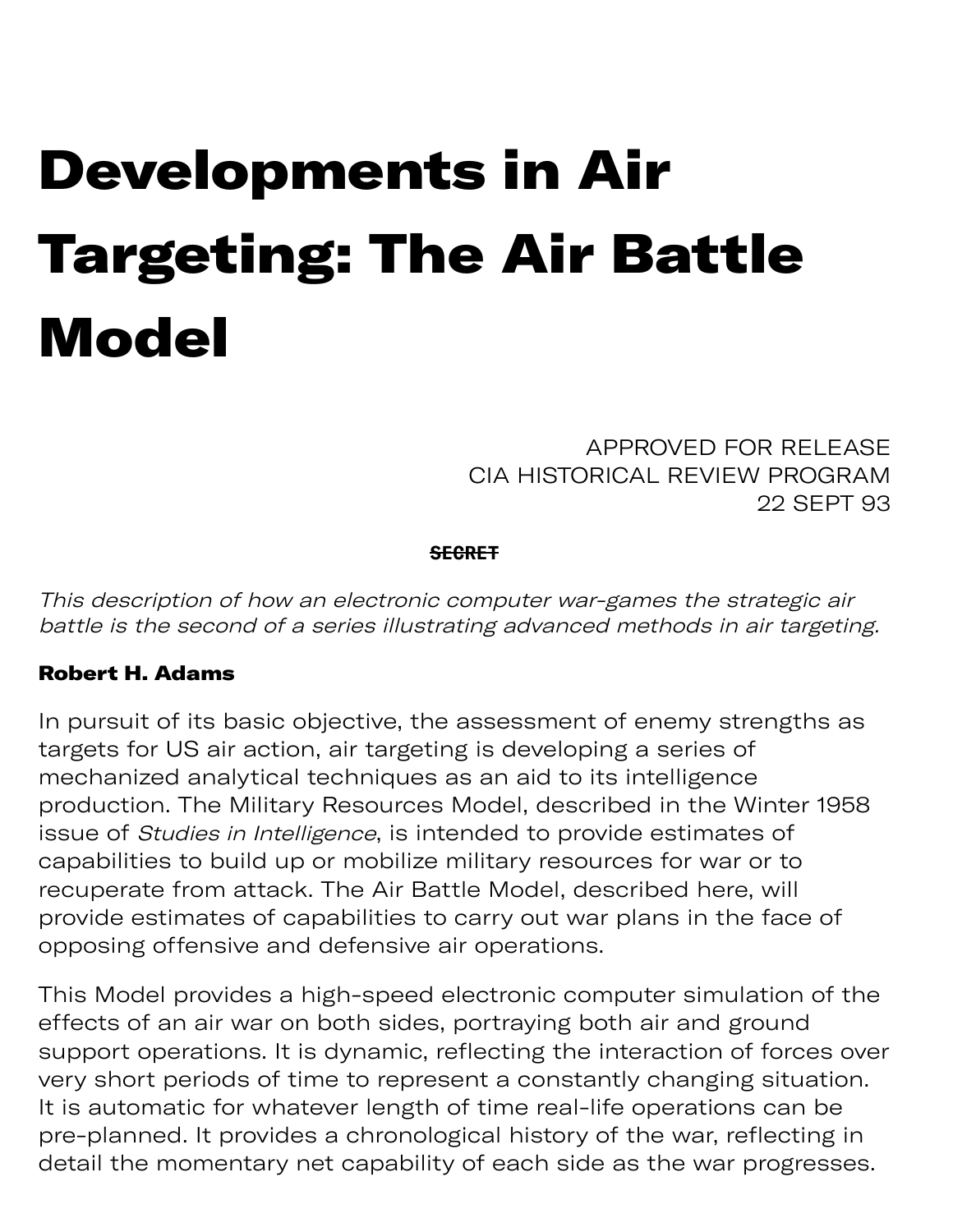In effect, it provides a measurement of the degree to which offensive and defensive plans can be implemented or disrupted.

In making use of this war game mechanism, intelligence may seem to be getting into the determination of strategy. Lieutenant General John A. Samford noted this problem when he wrote in the Fall 1957 issues of Studies,<sup>1</sup> "The extent to which intelligence should contribute to this process [of war gaming] may be disputable, but it appears certain that the intelligence necessary to a strategy will be better if an advanced war gaming process of some sort is kept closely in mind during all the processes of intelligence preparation." The Air Battle Model is designed to achieve precisely this purpose.

## **The Purpose of the Air Battle Model**

The Air Battle Model was initially designed for analysis of what was called the BRAVO (or "Blunting") Objective. At one time the BRAVO Objective was "to destroy the military, logistic and control strengths of the Soviet Bloc that enable the enemy to deliver air weapons against friendly forces and installations and to resist penetration of his airspace." Over the past few years, significant changes in the philosophy of the BRAVO Objective have occurred. Two of the current purposes of warfare are now listed as: (1) to prevent unacceptable launchings of Soviet atomic weapons against the US and its allies, and (2) to neutralize or destroy the general threat of Soviet air action against allied Air Forces. The current basic strategic concept holds that in event of war we must (1) immediately stop atomic attacks against the United States, our allies, and our military forces abroad; (2) immediately disorganize and disrupt the enemy air defense system; (3) stop surface force attacks against our friends and our sea lines of communication, and then (4) calculate our relative net position and determine what remaining enemy strengths require destruction or denial in order to bring the war to a conclusion on our terms.

Old definitions of the BRAVO Objective called for intelligence estimates of the physical damage done to enemy resources by our air action, without much regard to the time factor or precise measurements of his immediate operational capabilities. Such estimates might say, for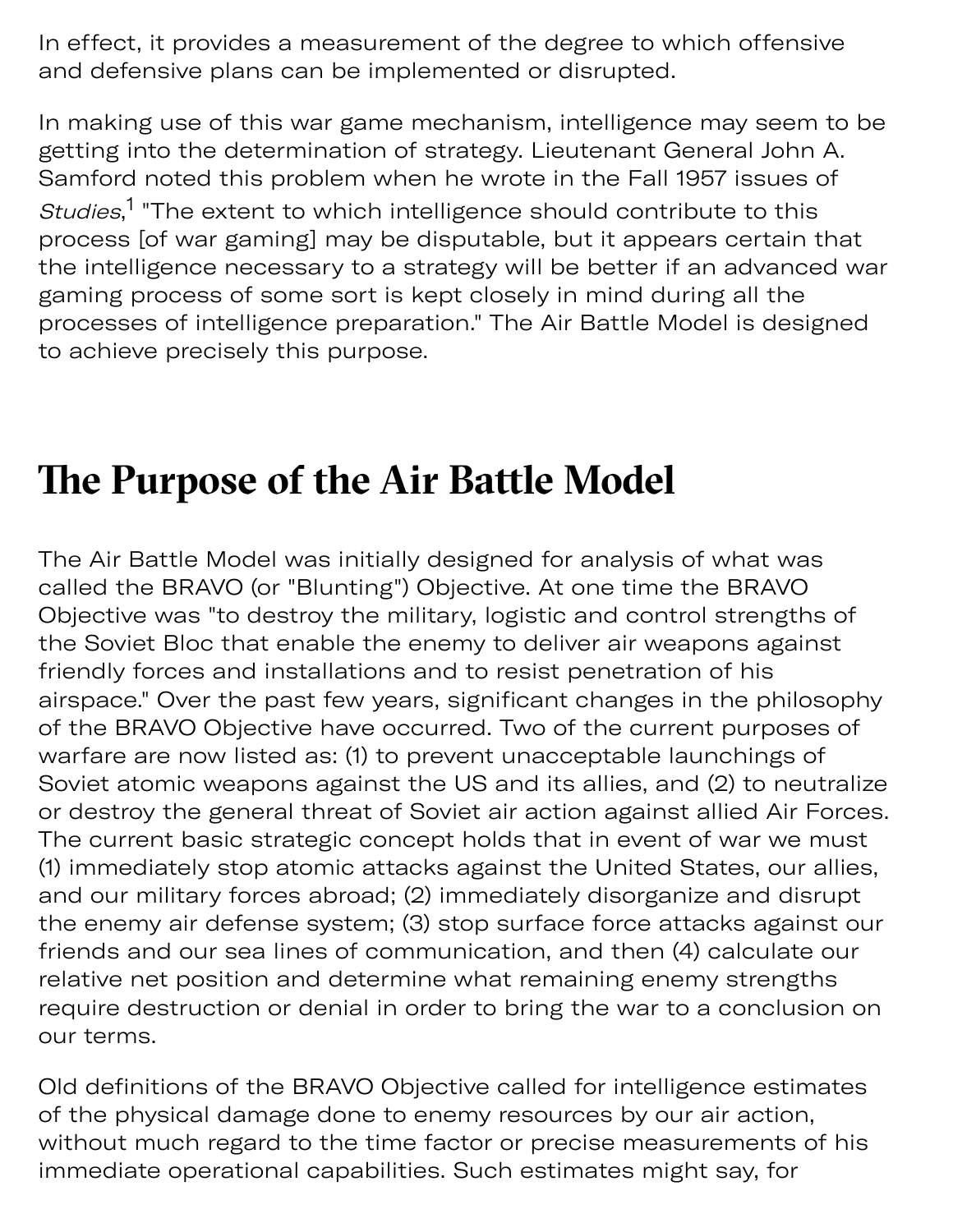example, that attack on a certain target system is expected to destroy 80 percent of enemy bomber aircraft, 40 percent of his fighter aircraft, 90 percent of his bomber bases, 60 percent of his aviation fuel, and so on.

e op p s migh y

However, if the aim is to put an immediate stop to his atomic attacks, intelligence must measure the degree to which they are in fact stopped by our countering action. We need to know how many fewer weapons he delivers or sorties he flies by reason of our counteraction than he would have without it. An estimate that attack on a system of targets would destroy all enemy nuclear storage sites, bomber bases, bombers, missile launching sites, and missiles without an indication of the timing of the attack relative to enemy use of these resources provides no indication of whether the enemy delivered none or 100 percent of his nuclear weapons. Determining the degree to which enemy operational capabilities were affected by destruction of his resources requires consideration of where and when this destruction occurred. And this in turn requires consideration of our attack capabilities in order to estimate where and when we could effect such destruction.

If our recommendations for US actions are to be "consistent with the values of the US national strength involved," $2$  we must determine what our strength will be at the time it is to be used, and we must consider attrition to our own forces from enemy attacks and defensive action. Further we must state this strength in terms of actual ability to deliver attacks under the operational limitations of weapons and aircraft availability, launching requirements, and navigational and bombing accuracies. Is it feasible for us to deliver a certain yield to a certain place in time to interfere with enemy attacks being launched?

Is the objective to stop enemy *delivery* of weapons rather than to stop launchings? If so, then the effects of our air defenses on launched enemy weapons must be determined, and intelligence should measure separately the attrition the enemy suffers at the hands of our defensive and offensive operations. We shall need to stop further weapons delivery after large numbers are airborne and even after large numbers may have been delivered, and this objective involves both our defensive and our offensive forces. Preventing delivery of enemy air weapons and preventing his resistance to our penetration of his airspace blend together; we cannot accomplish one without to some extent accomplishing the other. And all must be accomplished in the relatively short decisive phase in which overall air superiority will be attained or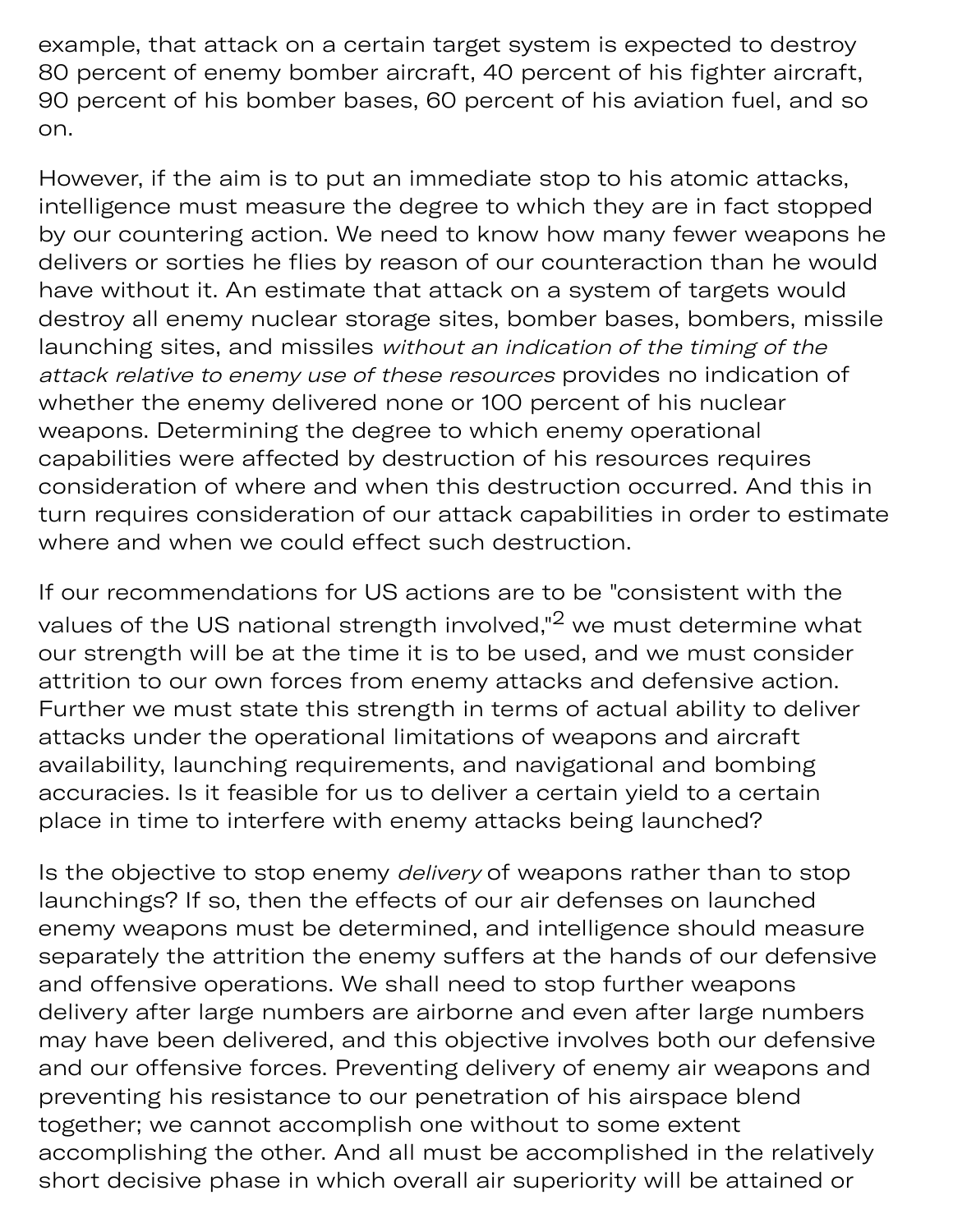lost.

The targets of air attack can no longer be determined by static analyses of the effects of an assumed successful attack. Most of the key questions in current planning require analysis of what happens during the period in which the attack is being carried out. The questions almost invariably involve measurement of the degree to which the attack can be successfully carried through. It is imperative that we have methods for providing measurements appropriate to such questions. The Air Battle Model provides an initial methodology for this purpose.

e phas all air sup y will b

The Air Battle Model supplies measurements of specific capabilities and the extent to which such capabilities can be realized. Capabilities must be made specific to be analyzed. The statement of a capability to attack must specify with what kind of weapons, with what kind of success against air defenses, with what weapon delivery accuracy, with what scale of attack, with what degree of warning to the other side, and with what probability of retaliatory damage to the attacking side. This is to say that capabilities must be examined in terms of their individual components, and expressed as plans to use available resources in specific ways.

The basic Objective therefore requires an intelligence analysis of target systems with the following characteristics:

- 1. It must be two-sided, and short-term effects of one side's operations on the capabilities of the other side must be taken into account as soon as they occur.
- 2. It must be dynamic; the constantly changing short-term net capabilities of both sides must be continuously estimated and recorded, giving a chronological history of the war.
- 3. It must examine specific plans for use of resources in order to measure the degree to which specific capabilities can be actualized.
- 4. It must interrelate offensive and defensive capabilities of both sides.

Such an analysis of the air battle also meets the need generated by many particular problems in strategic and tactical planning. Over the past several years there has been an ever increasing demand for estimates of the effects of attack on target systems in order to plan missile and manned bomber mixes and deployments, base hardening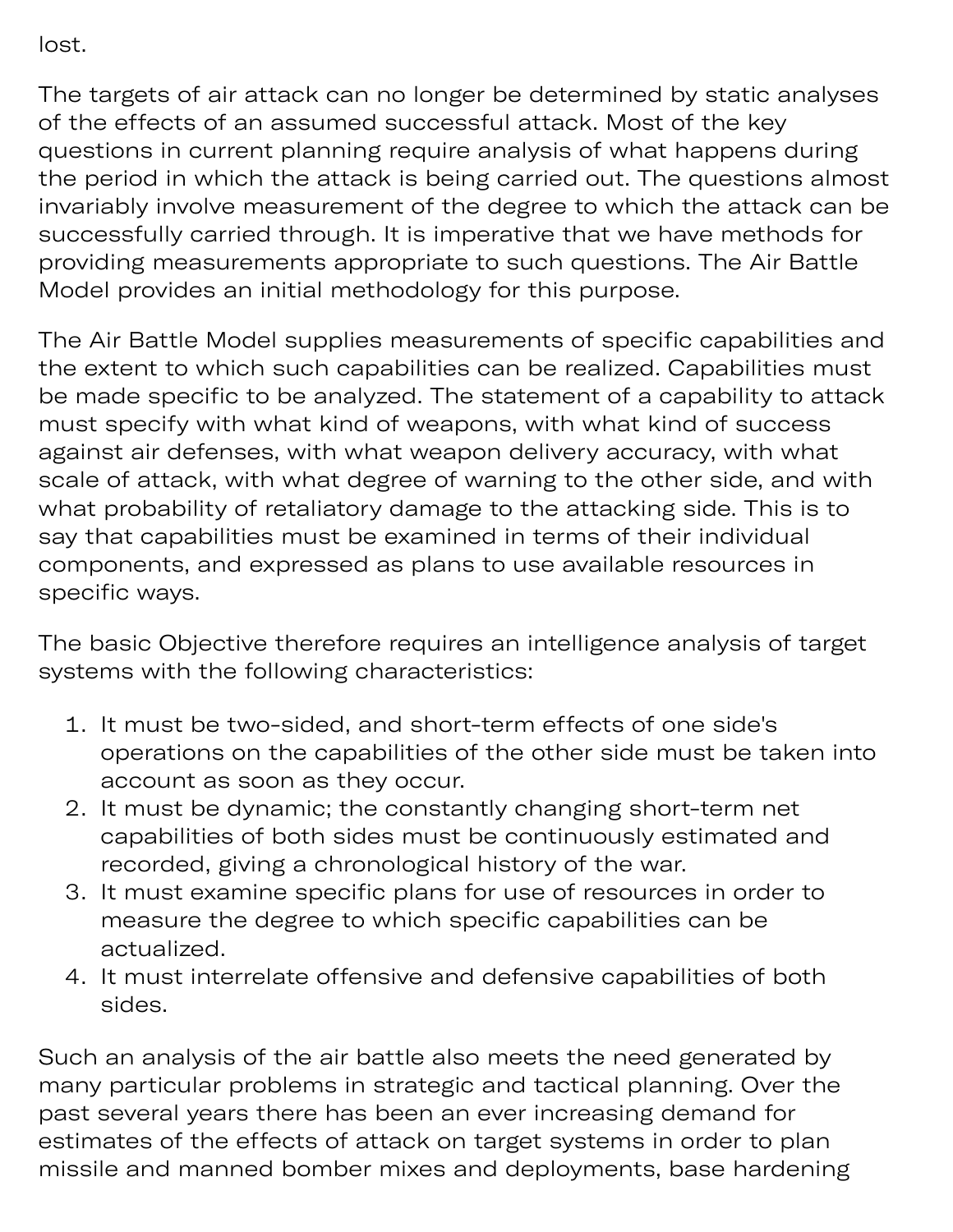and aircraft dispersal or evacuation policies, weapons stockpile configurations, the use of decoys, and other penetration plans to minimize attrition.

On these and many other questions alternative decisions are weighed against each other in terms of their effects on the air battle.

d deploym dening

The planner wants to know: If I make this decision rather than that one, what difference in effects can I expect in case of war? Further, although I am considering this course of action to obtain a specific effect in a specific area, I cannot clearly see just what other areas will be affected or to what extent they will be affected. What other fields are affected by my decision? In addition, I need to know how confident I can be in the estimates of effects on which I base my decision, and this confidence must be estimated from at least two points of view. First, since chance and real-world uncertainties would result in differing effects each time I tested my decision, what is the degree of probability of a particular effect? Secondly, since a variety of conditions may obtain in a real-war test of my decision, I need estimates of its effects under a variety of conditions.

These questions carry a number of implications for the intelligence analysis designed to answer them. First, there is an implied need for a "big picture" analysis. The planner needs to see clearly where the decision under study fits into overall plans. The analysis should assist him in determining both pre- and post-hostility effects of his decision. Suppose, for instance, that our planner is concerned with the possibility of pulling back some overseas tactical forces into the United States to improve their mobility, for limited wars. A typical pre-hostility problem would be what effect, if any, this redeployment would have on the role of overseas bases for wartime deployment of both tactical and strategic forces. What load changes on them may be expected? A post-hostility problem would be whether the TAC withdrawal would allow a significant change in Soviet concentration of effort on SAC pre-strike deployment bases. If the planner can review his problem in the light of an overall analysis of the key points of most of our war plans, then his decision is much more likely to be the right one.

The second, and more frequent, need is for comparative results of alternative decisions. The planner needs to be able to estimate effects while holding all facets of the problem constant except those linked with his decision while varying others which might influence the effect of his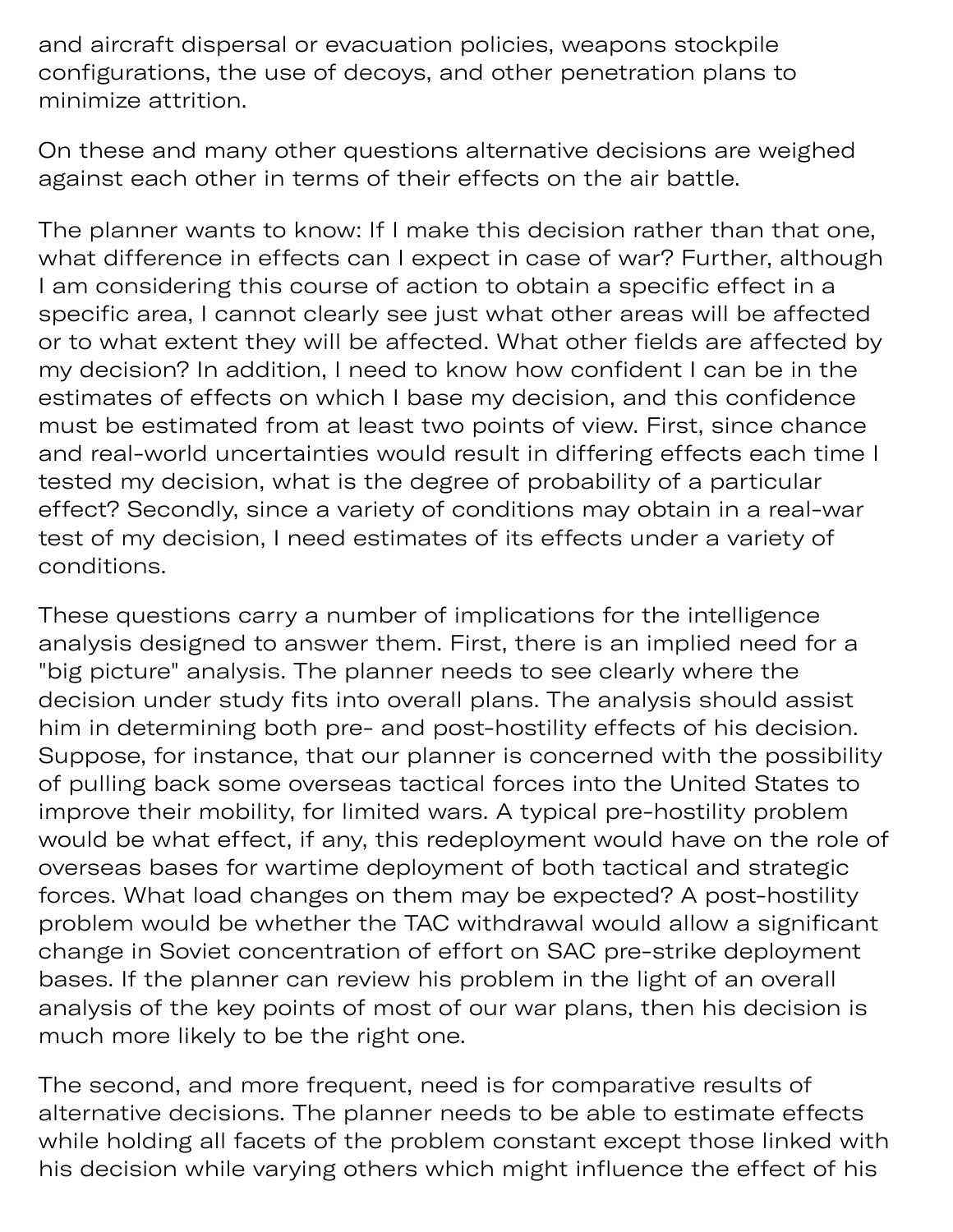decision. For example, a decision made for the current time period may be carried over into a future period in which many of the factors bearing on its effects may have changed.

Comparative estimates are required of the effects of a decision as varied by chance factors and estimates of the probability of any one effect. Chance elements are bound to be introduced in bombing errors, navigational errors, mechanical failure of aircraft, misinterpretation of radar scopes, inaccurate interceptor firing passes, and many other unplanned events. These affect the results of attack on a target system. If a certain battle is fought and refought many times, always with the same initial conditions, then on the average there is a most likely outcome of the battle, and on this most likely outcome the planner of the past would base his decision. But if a battle is to be fought just once, it is not enough to know only what the most frequent result in a series of such battles would be. The planner should know what the range of error associated with a certain predicted outcome may be. A plan which has a lower predicted probability of success may also carry a narrower range of possible outcomes, the worst loss being not so bad as that associated with another plan in which the most probable result is more favorable.

To answer the planner's questions, intelligence working with others must provide comparative estimates under many different conditions. Certain uncontrolled factors which must be assumed may have a significant influence on the effects of war. For example, the time of day of the initiation of hostilities, the time of year, the weather, and many conditions which the enemy controls will require assumptions for analysis of a war situation. The planner should know whether or not such assumptions influence the results of his decision, and if so, to what extent. Although some conditions are more likely to obtain than others, in many cases it is extremely difficult to estimate the probabilities of occurrence. Comparative estimates of effects under alternative conditions must be made.

There is always uncertainty in estimates of the precise types, quantities, and characteristics of resources available to the enemy. In determining the effects of his use of these resources, it is not enough to take the "most probable" estimate of what they are. The variation in effects with the differing sets of resources of varying probability must be determined. For example, the degree of accomplishment of the BRAVO Objective will certainly be influenced in 1960 by whether or not the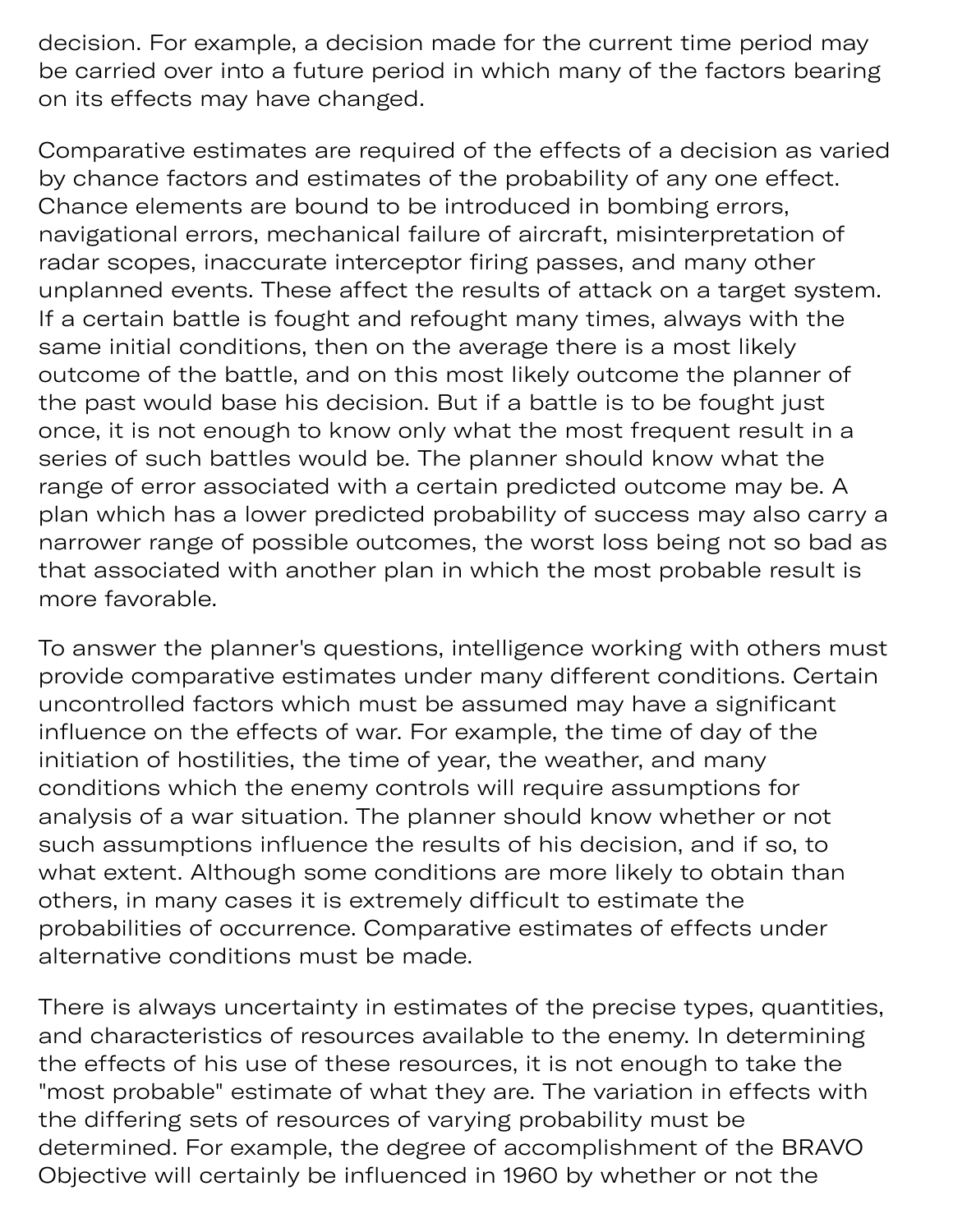Soviets have an operational ICBM. They may have none; they may have 100. It is necessary for us to take both extreme cases into account in estimating the effects of war in 1960.

One other requirement for the air battle analysis involves the operation of chance on enemy plans. Enemy plans do not represent the threat he presents until they have been degraded by chance operational constraints. Chance (or nature) is the first antagonist of war plans. As previously noted, chance enters into air operations in many ways bombing errors, navigational errors, equipment malfunctions, etc. As a result, the threat presented by a series of plans will always amount to something less (or at least different) than the plans themselves. There is a need, therefore, for one-sided gaming of planned use of resources in order to estimate an actual capability to use these resources without interference from enemy action. This degraded threat may then be used as a base on which a two-sided game can measure the effectiveness of counteraction in reducing the threat.

# **Description of the Air Batle Model**

 $\mathcal{O}(\mathcal{O}_\mathcal{A})$  and  $\mathcal{O}(\mathcal{O}_\mathcal{A})$  and  $\mathcal{O}(\mathcal{O}_\mathcal{A})$  and  $\mathcal{O}(\mathcal{O}_\mathcal{A})$ 

The Air Battle Model programs a high-speed computing machine to simulate about three days of a two-sided strategic air war. It is completely mechanized in that, after the inputs are fed into it, it works through the air war in great detail, writing up its history as it goes along.

If you think of the Model as a kind of black box which will do our war gaming for us, the inputs fed into it may be viewed as the terms of reference of a problem. These terms of reference must describe what war resources are available to each side, what courses of action each will attempt, and the characteristics and conditions determining the results of interaction. Two different kinds of data are fed in for each problem to be gamed, one representing the quantities, location and status of the offensive and defensive forces of both sides, and the other roughly the strategies (intentions and plans) of both.

For each side the inputs include offensive base information, defense installation characteristics, aircraft lists, target lists, and finally, plans for offensive sorties. In addition, the black box itself has a set of parameters, a constant part of the Model, which define the effectiveness of the defense against bombers, register the aircraft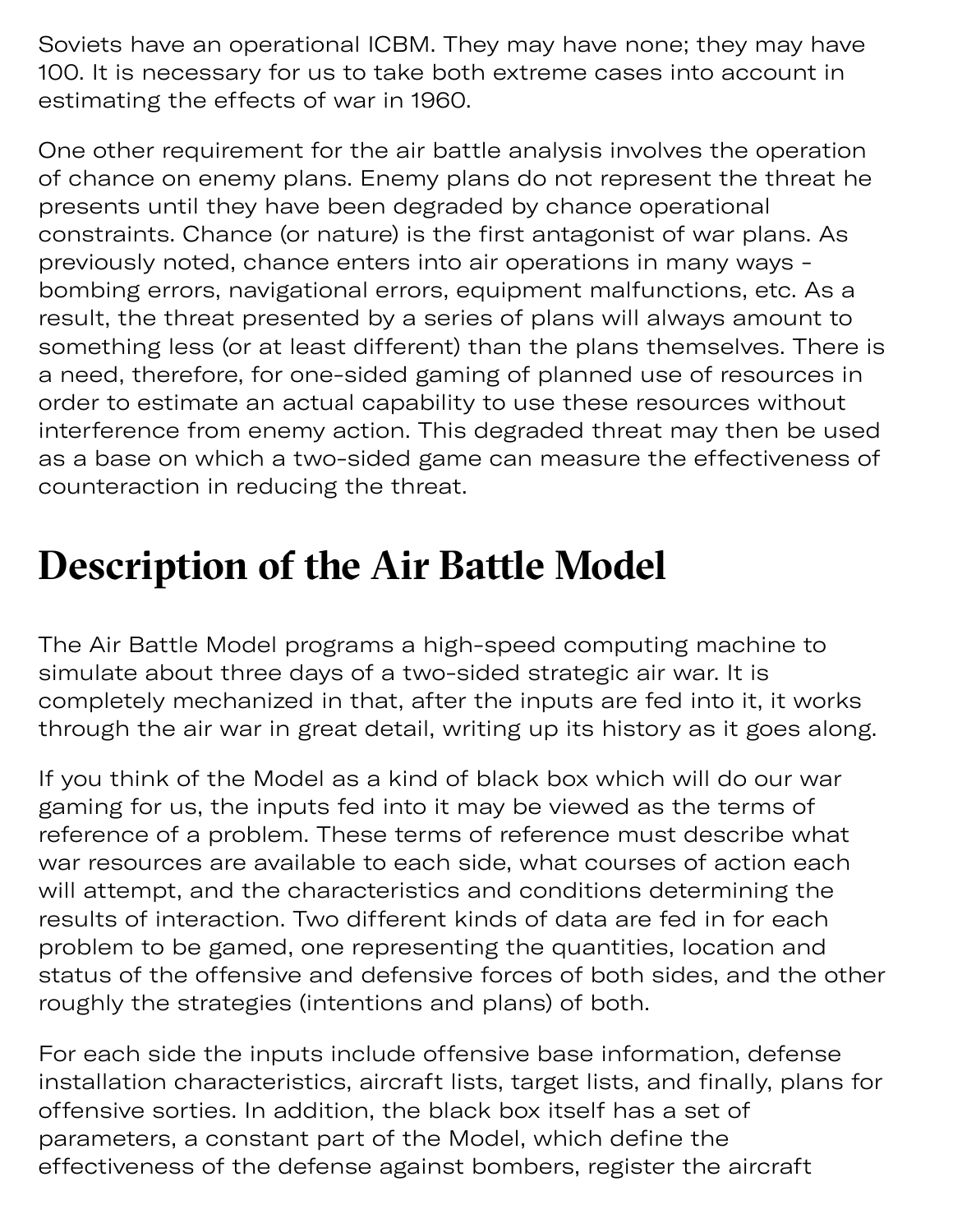characteristics and support requirements, calculate the weapon effects against resources, and determine the way in which the plans are to be used.

g gis

The Model looks at the air battle at certain specified time periods, perhaps every fifteen minutes of real time. It takes a look at the situation at the beginning of the first fifteen minutes and asks what would happen during the next fifteen minutes. It starts looking at one side, say the US side. It looks at all the information characterizing it and computes what would happen in the next fifteen minutes. It then looks at all the information characterizing the SU side and computes what would happen in the same fifteen minute period. It now asks whether the game time has ended. If not, it raises time one fifteen-minute period and starts the cycle over again. This cycle continues until a time predetermined as the last period of interest. The two-sided interaction is simulated in the cyclical process by feeding data on the SU defense installations and targets into the US side and data on the US defense installations and targets into the SU side.

In view of limitations on the amount of rapid-access memory available in a high-speed computer, the Air Battle Model was developed with five major parts -five major operations which together make up the substance of the air battle. Each of these parts is a separate routine on the computer. The computer can therefore use its full memory on each, and can retain all the information necessary, to carry out the operations of one particular routine. At the end of a routine, the data stored in the high-speed memory is dumped onto a magnetic tape, and the new data needed for the next routine is "read" into the memory from the tape. Since the Model is two-sided, the routines must all be carried out for both sides in the battle. When all five routines have been carried out for one side, the machine switches over and carries out the same five for the other side for the same time period. The five routines by which the machine simulates the air battle are (1) cell handling, (2) attrition, (3) cell forming, (4) targeting, and (5) damage assessment.

A "cell" is a homogenous group of aircraft in flight, belonging to the same type, taking off together, flying at the same speed, carrying the same weapons and the same amount of fuel, having the same fuel consumption rate, etc., and having the same general destination. Planes on the ground at a base, on the other hand, are treated as individuals for the sake of flexibility in simulating ground support operations.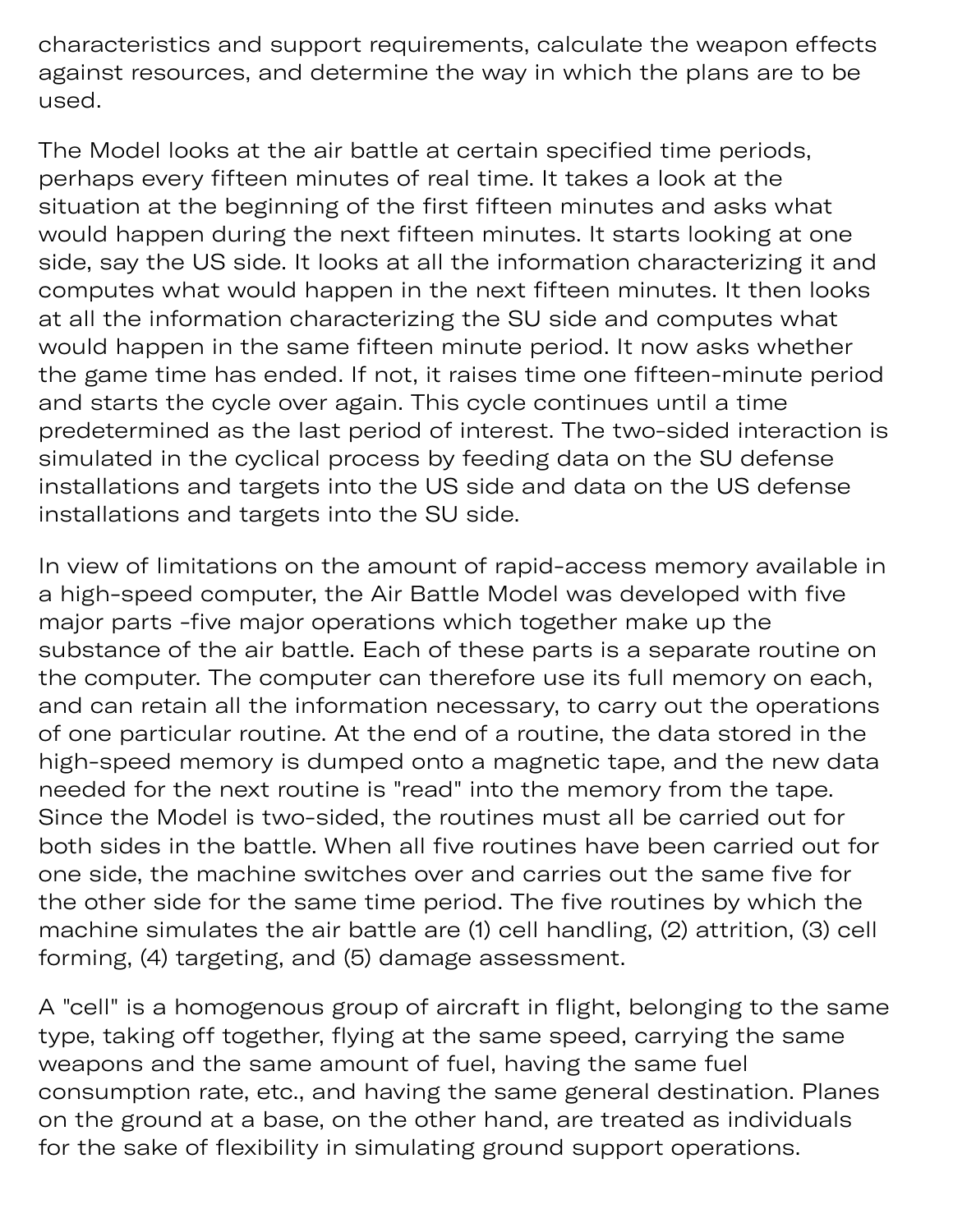### Routine 1 - Cell Handling

The Cell Handling Routine is concerned with in-flight plans given each cell. The in-flight plan tells the machine what route a group of planes is to take, what the choice of flight altitude and speed is to be, and what the planes are to do along that route. It gives the coordinates of a point along the proposed cell route and specifies the operation (subroutine in Model terminology) to be executed at that point. There are twelve of these subroutines simulating aircraft operations, any or all of which may be used. They are:

- 1. The land-at-a-base subroutine. This provides for landing the cell at a specific base, if the base is operational. If it is not operational, there are two alternative in-flight plans giving the choice between flying on to another base or landing in an area.
- 2. The land-in-an-area subroutine. This provides for landing the cell at the best equipped base in an area of specified size.
- 3. The splash subroutine. This means either a crash landing or that all the aircraft in a cell have been destroyed so that the cell itself no longer exists.
- 4. The refuel subroutine. This specifies the procedures, waiting time, and further instructions to be followed when either a bomber cell or a tanker cell reaches an aerial refueling point.
- 5. The dogleg subroutine. This provides for a change in direction or mode of operation of a cell. The latter may be a change in altitude or speed, for example.
- 6. The rendezvous subroutine. This allows, where feasible, simultaneous penetration of enemy defenses by several cells.
- 7. The target assignment subroutine. This sets up a procedure to simulate specific selection of a target for each bomber.
- 8. The branchpoint subroutine. This permits several cells to use the same in-flight plan up to a branch point and then to separate, each taking one of two exit routes according to a prearranged system.
- 9. The target point subroutine. This simulates bomb drop at bomb release line, recording the number of bombs dropped in a target area.
- 10. The intelligence communication point subroutine. This simulates communication of intelligence to friendly forces concerning whether or not a target has been bombed and concerning potential targets.
- 11. The orbiting for evacuation subroutine. This provides for keeping a cell of planes which have been evacuated from a base under threat of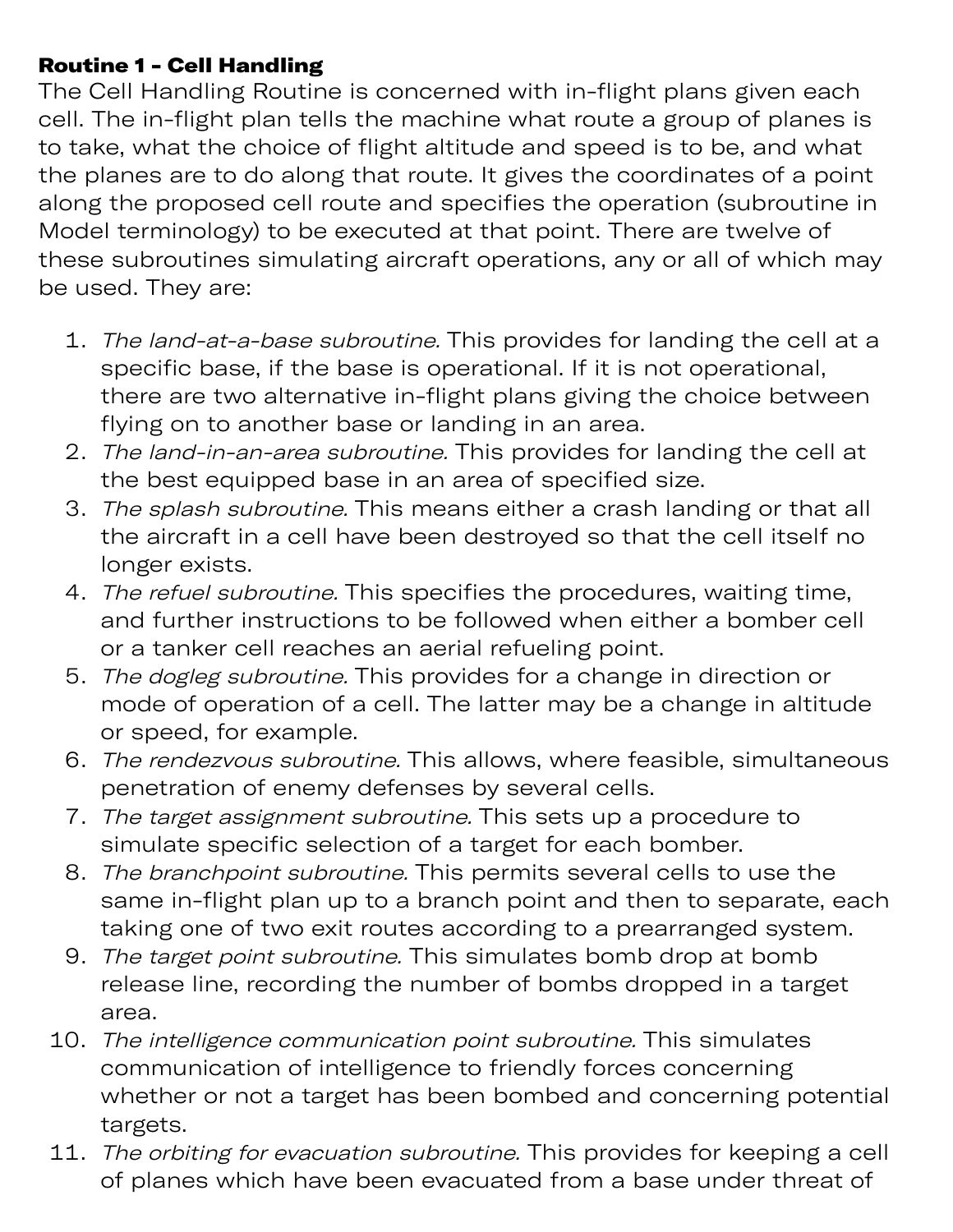enemy attack in an orbit pattern in the vicinity of the base. The original take-off to evacuate a base is automatic if evacuation is desired.

12. The decoy release subroutine. This provides that at some specified point aircraft in a cell may release decoys.

### Routine 2 - Attrition

The attrition routine is concerned with the loss of bombers to local defenses (surface-to-air missiles) and area defenses (fighter interceptors), taking into account the effects of electronic countermeasures (ECM) and of radar. In beginning the attrition routine the machine makes a check to find a list of bomber cells and defense sites close enough to each other so that there is a chance of interaction between them. Then for each possible interaction it determines whether defensive plans and resources available would result in an offensivedefensive duel. If a duel would result, the probability of bomber and fighter kills is determined. The number of planes shot down is then calculated on the basis of the kill probabilities.

In interactions with local defense missiles, the machine takes into account the number of missiles directed against each plane and the ECM characteristics of the plane in computing aircraft kill probabilities. Then it determines how many planes have been shot down by matching random numbers for each plane against the kill probability (the Monte Carlo method), and revises the cell records accordingly. If a plane is shot down while carrying a bomb and there is a probability that the bomb will go off, the computer uses the Monte Carlo method again to determine whether the bomb explodes and computes a chance location for the bomb to fall in.

The term area defense is used to describe the operation of fighter aircraft assisted by radar. Three operating modes are distinguished for each radar type: search, broadcast control, and close control. In search, the defensive aircraft operate with no guidance from the radar other than the information that offensive aircraft are in the area. At intermediate ranges, broadcast control is furnished the fighters. This means that they are given the position of the offensive aircraft but are not vectored to their targets. At close ranges the fighters may be given close control, that is vectored to their targets. These three modes of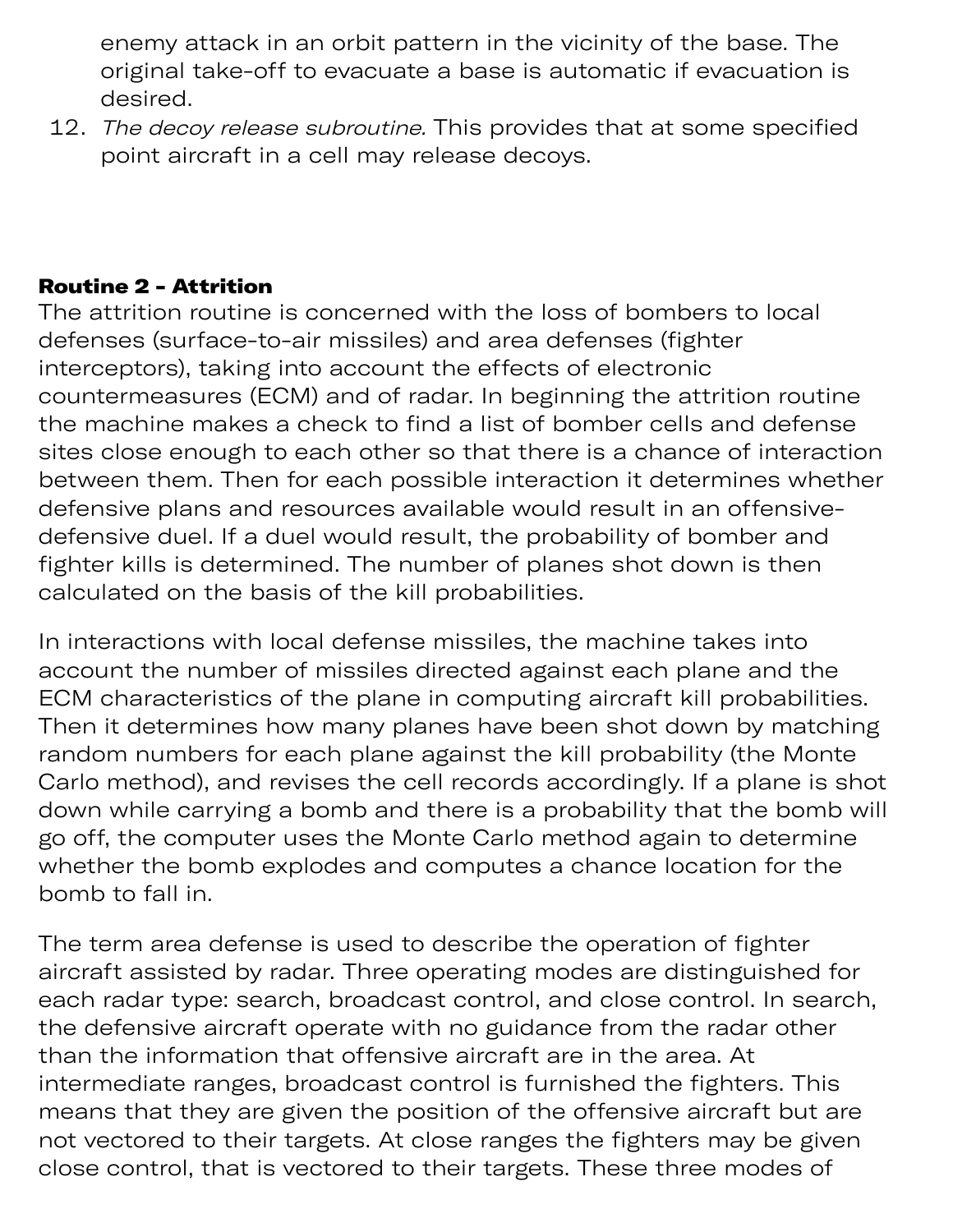operation are introduced explicitly in the Model as three levels of probability of killing a bomber.

The close control capacity of a radar is given as a specific number of close control channels and a specific number of fighters that can be controlled by each channel. So far as possible, each fighter cell is given a channel of close control. However, if there are not enough close control channels to go around, the superior fighters are given the available control channels and the rest are sent up on broadcast control. On the basis of the amount of control, the type of fighters and bombers, the ratio of fighters to bombers, and the amount and type of ECM (which serves to reduce the control) present, the computer makes a Monte Carlo determination of how many bombers and fighters are shot down. If there is a chance that the weapon aboard a shot-down bomber may explode, the Monte Carlo method is applied to determine whether there is actually a ground zero and what its location will be.

### Routine 3 - Cell Forming

The cell forming routine incorporates the planner's decisions as to how operations are to get under way. These decisions are put into the computer in the form of initiating plans, instructions to the machine to form cells at some time with some number of planes of a particular type carrying specified weapons. Instead of asking a particular number of planes from a particular base to go to some particular place at a particular time, the input chooses an "initiating point" at which planes for a cell are to gather. The initiating point may be any convenient point on the route to the cell's destination. The initiating plan specifies a time interval, rather than a particular time, at which the cell is to be formed, and specifies a maximum and minimum, rather than a particular number, of planes for the cell. Planes are to be drawn from any base within a given radius rather than from a specific base, with the limitation that they must be drawn from a particular unit-roughly a wing.

If there are enough planes available and if it is time for a plane or cell to take off, the machine automatically writes what is called an implementing plan to get the planes to the initiating point. Each time a plane becomes available, the implementing plan sends it off to the initiating point. If now is not the time for the first plane to take off but the plan is feasible, the machine waits and tries it again in the next time period. Sooner or later, when conditions are right and the time comes for the first plane to take off, the implementing plan will be written and the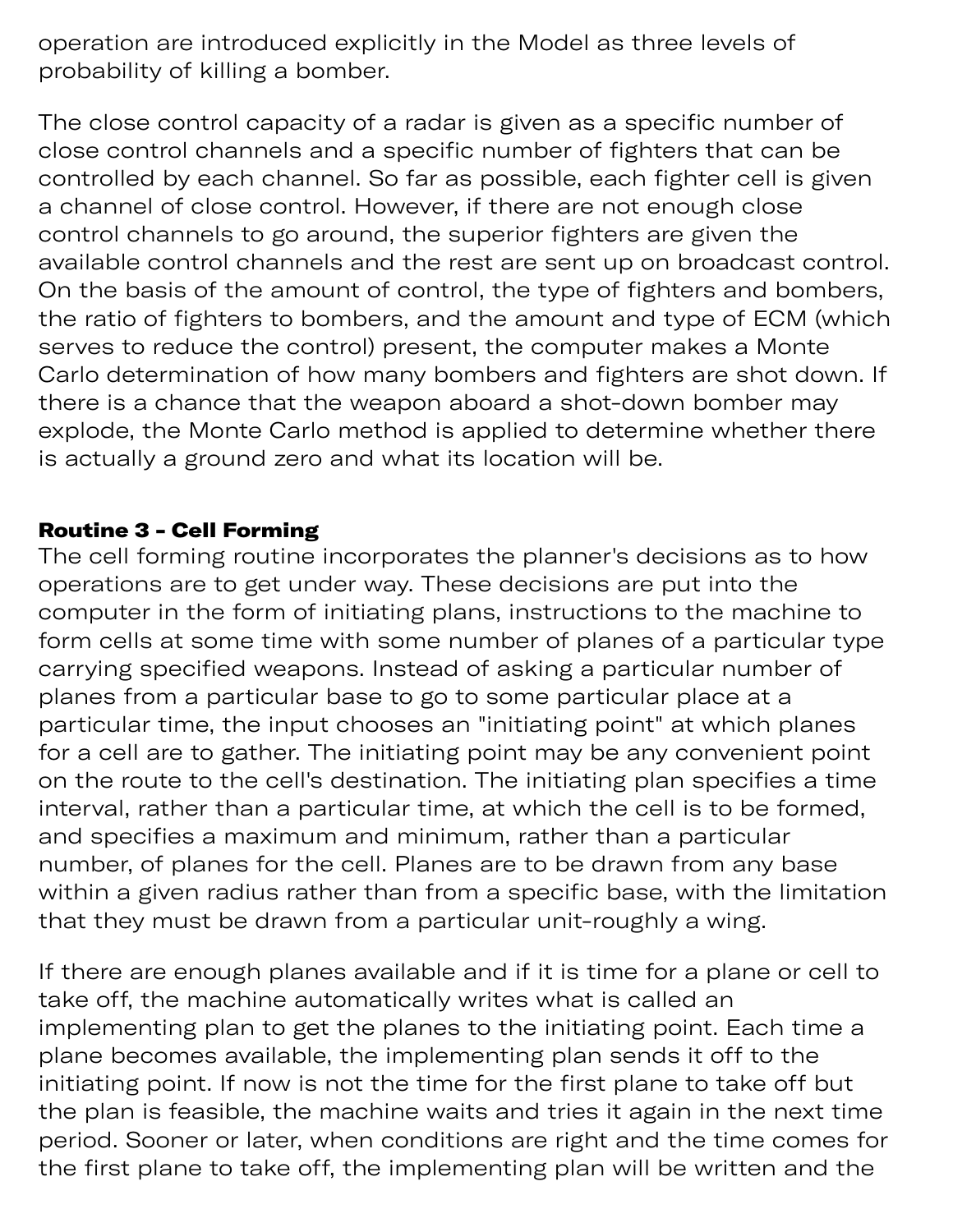cell formed.

Another aspect of the cell forming routine is concerned with aircraft maintenance on the bases. The computer, as part of its record-keeping function, maintains what is called a base list. The base list gives for each base the number of runways, the maximum length of usable runway, the amount of aboveground fuel, the amount of below-ground fuel, the number of hydrants, the number of maintenance slots available, and the number of different types of weapons in the weapons stockpile. Treating each plane on an individual basis, the machine determines whether it needs maintenance, bombs, or fuel, and furnishes them if they are available. It calculates the time needed to perform these operations which keep the aircraft out of action. Airbase inventories of fuel and bombs are reduced accordingly.

 $\mathbf{r}_\mathrm{p}$  because the plane of plane  $\mathbf{r}_\mathrm{p}$ 

### Routine 4 - Targeting

The major product of the targeting routine is a list of ground zeros for each weapon reaching bomb release line. These ground zeros are obtained by taking into account the radius of probable error for each of the types of aircraft and the mode of delivery for each weapon reaching target point. By the Monte Carlo method a precise point of burst is obtained for each weapon. The targeting routine also takes into account the possibility of a gross navigational error. A determination is made by the Monte Carlo method as to whether there has been such an error, and if so a random target is selected for the bomb release point.

#### Routine 5 - Damage

The damage routine calculates the effect of bombing on military installations. It considers nuclear weapon effects in two categories, blast and radioactive fallout. Different blast effects are used for air burst and ground burst. The effect of fallout is to make installations inoperative while it is above a certain tolerance level. Blast damage is calculated for each installation close enough to a ground zero to be affected. Each type of air defense installation has an appropriate kill radius measured from the ground zero. If the installation is within the kill radius it is destroyed.

Offensive bomber bases are treated in more detail. Each of them has a geometrical array of points which represent existing runways, parkways for planes, maintenance facilities, above-ground fuel storage, hydrants, and bomb storage sites. When a weapon explodes in the vicinity of a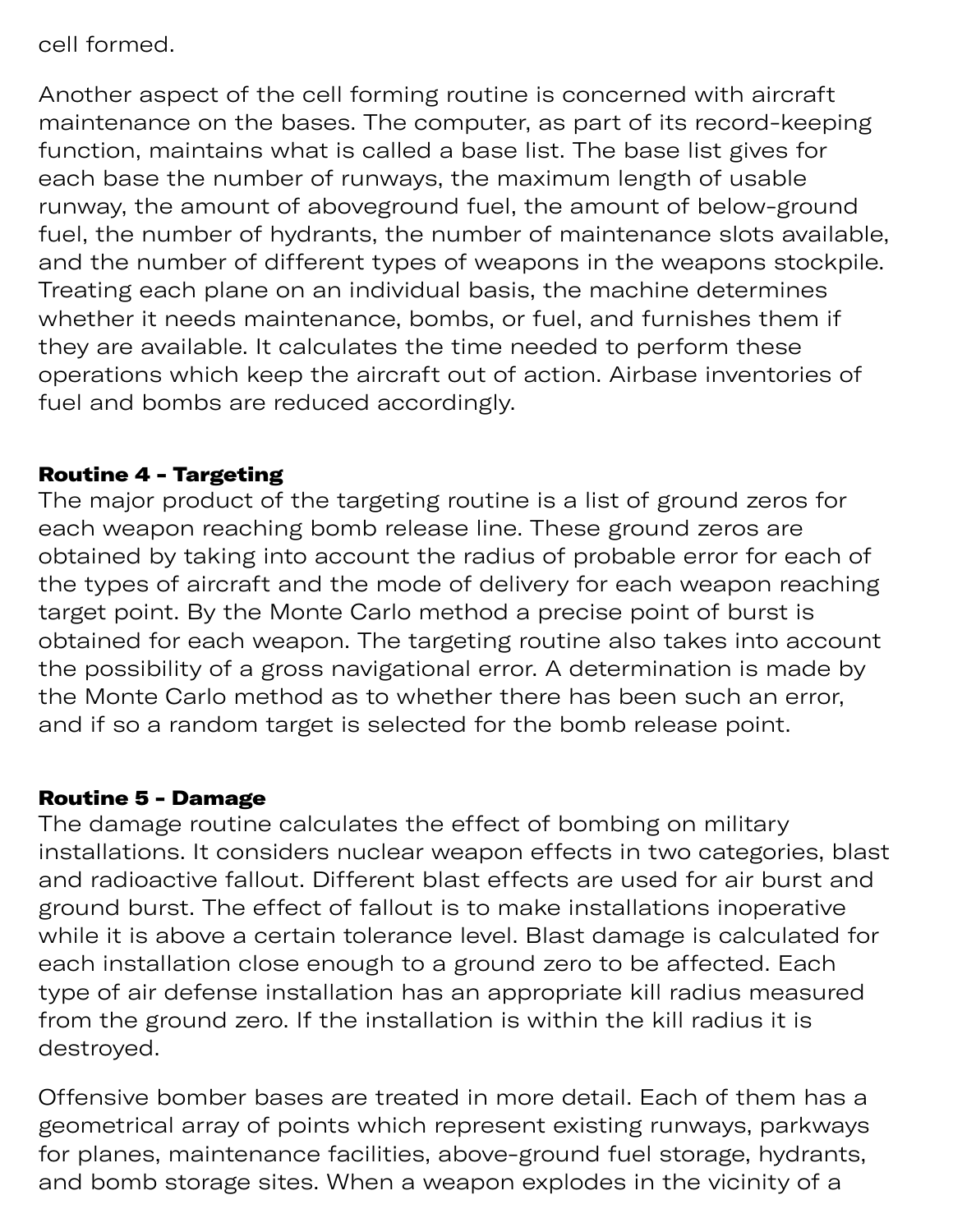bomber base, the amount of damage to the various facilities and to the planes which may be located at those facilities is determined on the basis of the appropriate kill radius, and the status of the base is revised accordingly.

# **Application of the Air Batle Model to Air Targeting**

Assuming that a war situation has been set up as needed for model runs, how would the runs be made, what products would result, and how would the outputs be used? How can resulting estimates be applied to targeting problems? We know that war gaming will only provide an idea of how things might go in a war under certain assumed conditions rather than provide an estimate of how the war will actually go. Results will be only comparative among themselves - that is, we will be able to say that one type of attack is probably better than a second under certain conditions, whereas the second may have better effects under different conditions.

The results will not be indicative of how war will go for at least two reasons: first, because we know that our inputs are of tenuous validity, and second, because certain result-determining conditions must be assumed and will never be explicitly analyzable. This is to say that the detailed results of single runs will rarely be meaningful; results can only be significant after consistent occurrence in many runs. For example, loss of all facilities at Thule Air Force Base during the first few hours of war becomes useful information only when it can be shown that it occurs most of the time under chance variations and under a variety of Soviet strike plans.

Conversely, aggregate measurements of effects will be of greatest significance for any one set of inputs. The status, eight hours after initiation of US operations, of the 25 key Soviet staging bases for attack on the US will be more meaningful than the status of the Anadyr airfield. Because aggregate measurements will be of such significance, the Air Battle Model has been programmed to provide certain of them for each time period. First, aircraft counters for each time period record the number of aircraft killed on base, the number killed by abort, the number killed by local defenses, the number killed by area defenses, the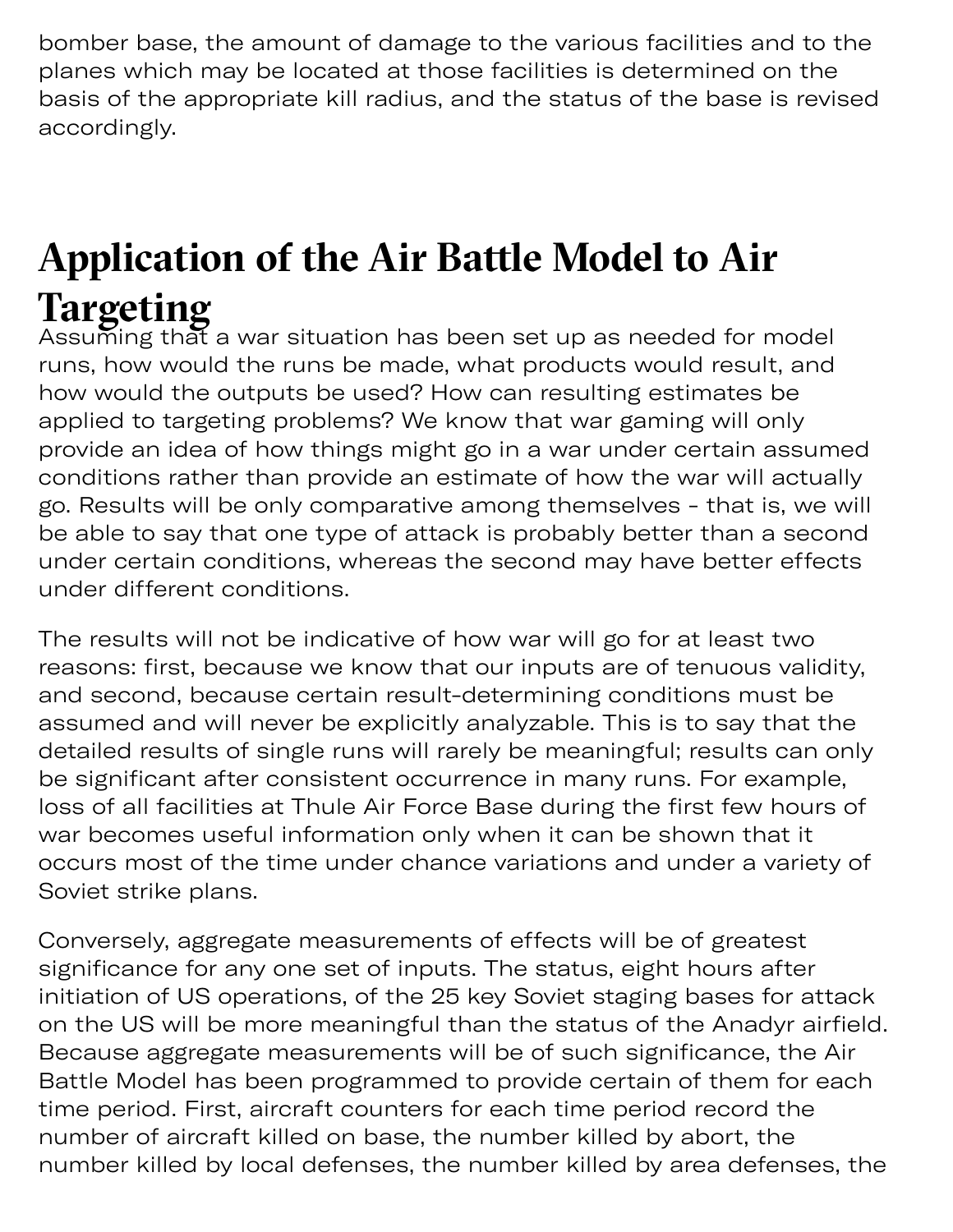total number killed in flight, and the number arriving over enemy territory. Second, installation counters record the number of bomber bases killed (inoperative because of damage), the number of surface-toair missile sites killed, the number of radars killed, the number of bomber bases out from radiation, and the number of radars out from radiation. Third, a counter of ground zeros records the number of offensive weapons exploding each time period. Fourth, new cell counters record the number of cells and the number of bomber and tanker aircraft taking off each time period.

A typical use of these counts might be to indicate the effect of different degrees of warning, different intervals of time between the start of aggression by one side and the awareness of it by the other side. This problem is set up with the resources and plans of both sides fixed, leaving as the only variable the interval between the times the two sides start to implement their plans. Playing through the problem several times with the warning time set at different values will show the effect of warning on the number of aircraft killed, on the number of cells formed, on the status of installations, and on the number of weapons delivered by each side.

These aggregate counts provide indications of how the war is going and to what extent the air battle objective is accomplished in each period. Much more detailed information is needed, however, for analysis of why things are going as they are. For this purpose other measurements are now programmed for the output of Air Battle Model runs. Whenever a cell reaches initiating point or performs an in-flight plan, information on the nature of the cell and what it is doing is recorded. A ground zero list by time period notes the unit number, cell number, bomb size, and location of each ground zero during the course of the game. Various presentations of these data would permit large-scale analysis of the air battle in any significant area or group of areas of the northern hemisphere. It would show by area and by time, for example, the level and type of air activity, the build-up of enemy aircraft within the area, the attrition of incoming enemy aircraft by defenses in the area, the weapons delivered by enemy bombing and the explosion of weapons shot down, the effects of enemy flights and bombing on the planned operational schedule of friendly forces in the area, and the effects of enemy bombing on offensive and defensive facilities.

One of the major problems of the Air Battle Model lies in the vast quantities of data it generates concerning the history of a war. Selection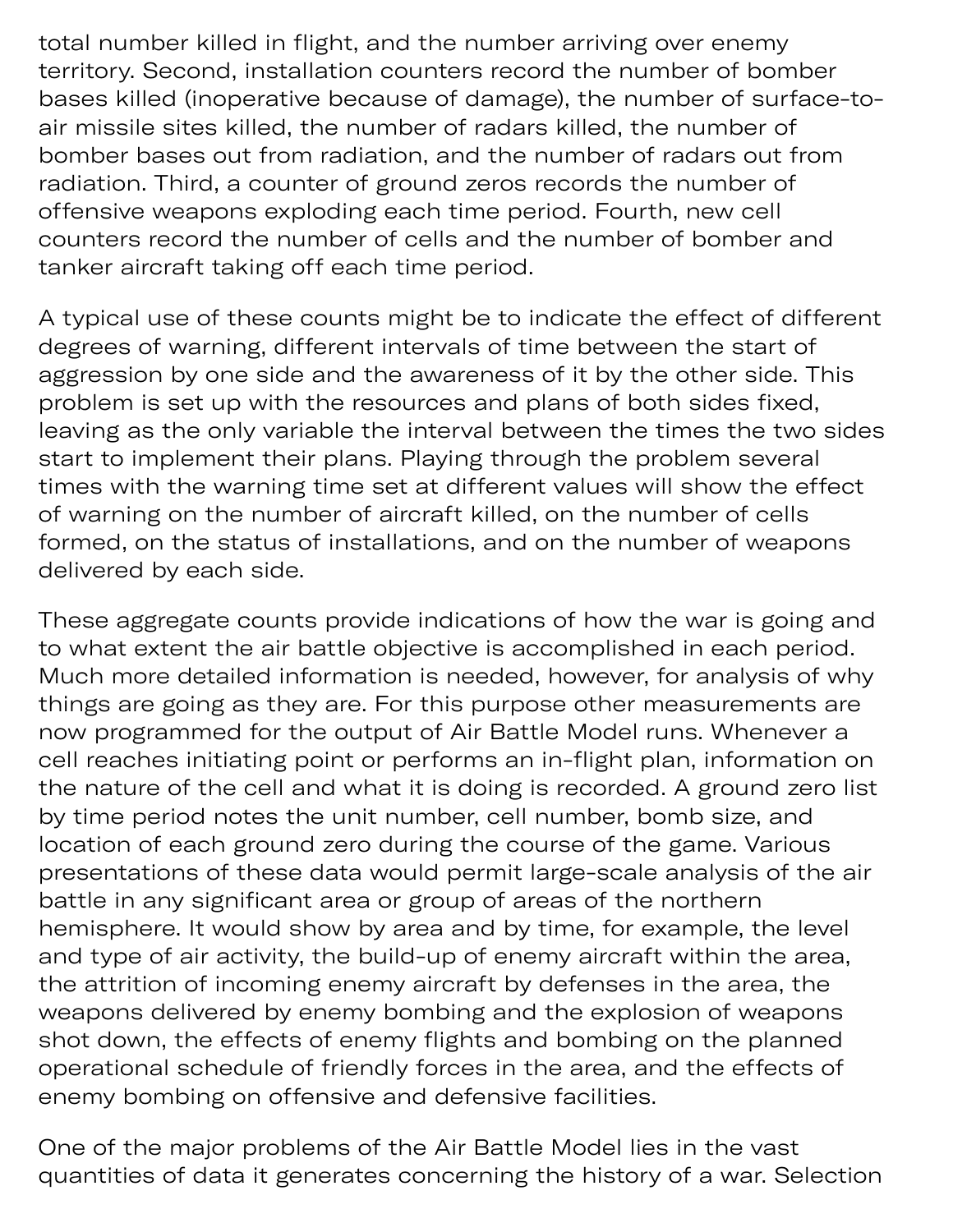and presentation of only a small portion of possible outputs is required for practical use. Careful review of many study problems over a long period of time will be required to provide assurance that most of the pertinent available measurements are saved and recorded in usable form. Manual review of even those outputs described above would be too time-consuming for practical use, and mechanized presentation procedures are now under development. The comparison of the outputs of different runs is also expected to be time-consuming. A methodology for such comparisons, aimed towards mechanization, is now under development. Similarly, the results of many runs will need aggregation for purposes of hand analysis, since the computer can grind out results (e.g., ground zero patterns) much more rapidly than they can be reviewed.

 $\mathcal{L}_{\mathcal{M}}$  is given by obtaining the interval  $\mathcal{L}_{\mathcal{M}}$  of  $\mathcal{L}_{\mathcal{M}}$ 

With the preceding background in mind, let us examine the kind of Model runs that will be needed. Remember that the basic purpose will be to estimate the degree of accomplishment of the air battle objective achieved by our selection of targets and target systems, and the major subpurpose to estimate the influence of a planning decision or a group of planning decisions on the outcome of a battle for air supremacy and survival. And bear particularly in mind that our confidence is high only in the comparative results of war gaming.

There are four broad types of Model runs required for these purposes. First, one-sided runs with all input data constant will indicate the operational limitations on each side's plans and segregate the offensive and defensive problems faced by each side. These runs will show the unopposed capabilities for each side, providing a basis for estimating in later runs the extent to which the other side can interfere with these capabilities. Second, one-sided and two-sided runs with all input data constant will determine the chance variations both in the unopposed execution of plans and in the interaction of forces of the two sides. Third, runs with variations in one or more input parameters will determine the sensitivity of results to a range of values for assumptions and low-confidence estimates. Fourth, runs with basically different sets of inputs will compare significantly different strategies and force availabilities.

In refinement of the first type of run, a great deal can be learned about an air battle through a series of runs of one problem with fixed inputs except for the use by one side or the other of its offensive or defensive capabilities, or both. There are seven meaningful combinations of these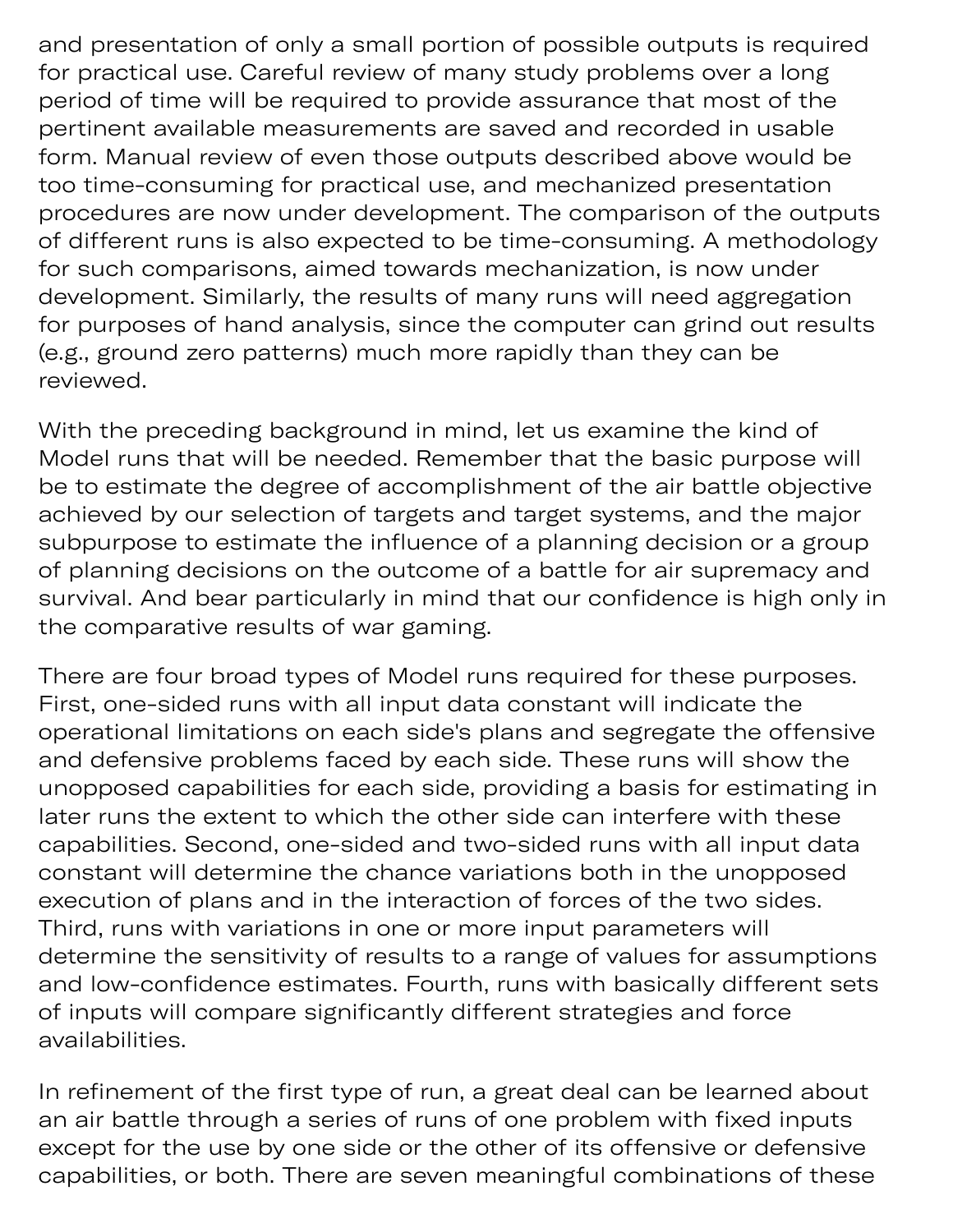conditions. In the first two cases only the offensive capabilities of one side are represented, with no defense or offense by the other. Such runs measure the maximum effectiveness of that side's given operational plans. Case three is a full scale two-sided run, in which both offensive and defensive capabilities of both sides interact. By comparison with cases one and two it measures the extent to which the offense-defense and defense-offense interaction reduces the maximum effectiveness of each side's plans. In the fourth and fifth cases the offense of one side is pitted only against the defense of the other. These measure the maximum effectiveness of each side in the absence of offensive effort by the other, and comparison with the full scale two-sided run (case three) gives a measure of the extent to which the offense of one side reduces the effectiveness of the other's offense. In cases six and seven one side only does not defend; the results may be compared with case three to see to what extent the defense reduces the effectiveness of an attacker.

p ning

Before we can compare the influence of different decisions on the outcome of an air battle, we need runs of the second broad type to determine the influence of chance on the outcome for each decision. We know that a specific attack against a specific target system may have a wide variety of possible effects, depending upon precisely which aircraft get through to which targets and when, and which aircraft bomb accurately and which inaccurately or with gross error. Information will be required as to the effect of such chance distributions on many of the basic outputs. Since the Air Battle Model employs Monte Carlo techniques to simulate chance events, a series of runs should be made on each set of inputs with different sequences of random numbers to obtain different chance results. All other conditions should be held constant. Statistical analyses of the distribution of the chance variation in results will determine the spread which may be expected with one set of input conditions and indicate how much confidence one can have in a particular outcome.

The third type of run analyzes problems with variable basic conditions. The effects of any particular planning decision must be reviewed under varying basic assumptions and conditions. These analyses will generally not require revision of basic terms of reference or input sets, but will be effected by changing one parameter value at a time; values higher and lower than "best estimate" values will be used for the parameter under study. These parameter variation runs will show the effect on the outcome of the battle of variations in the speed of bombers,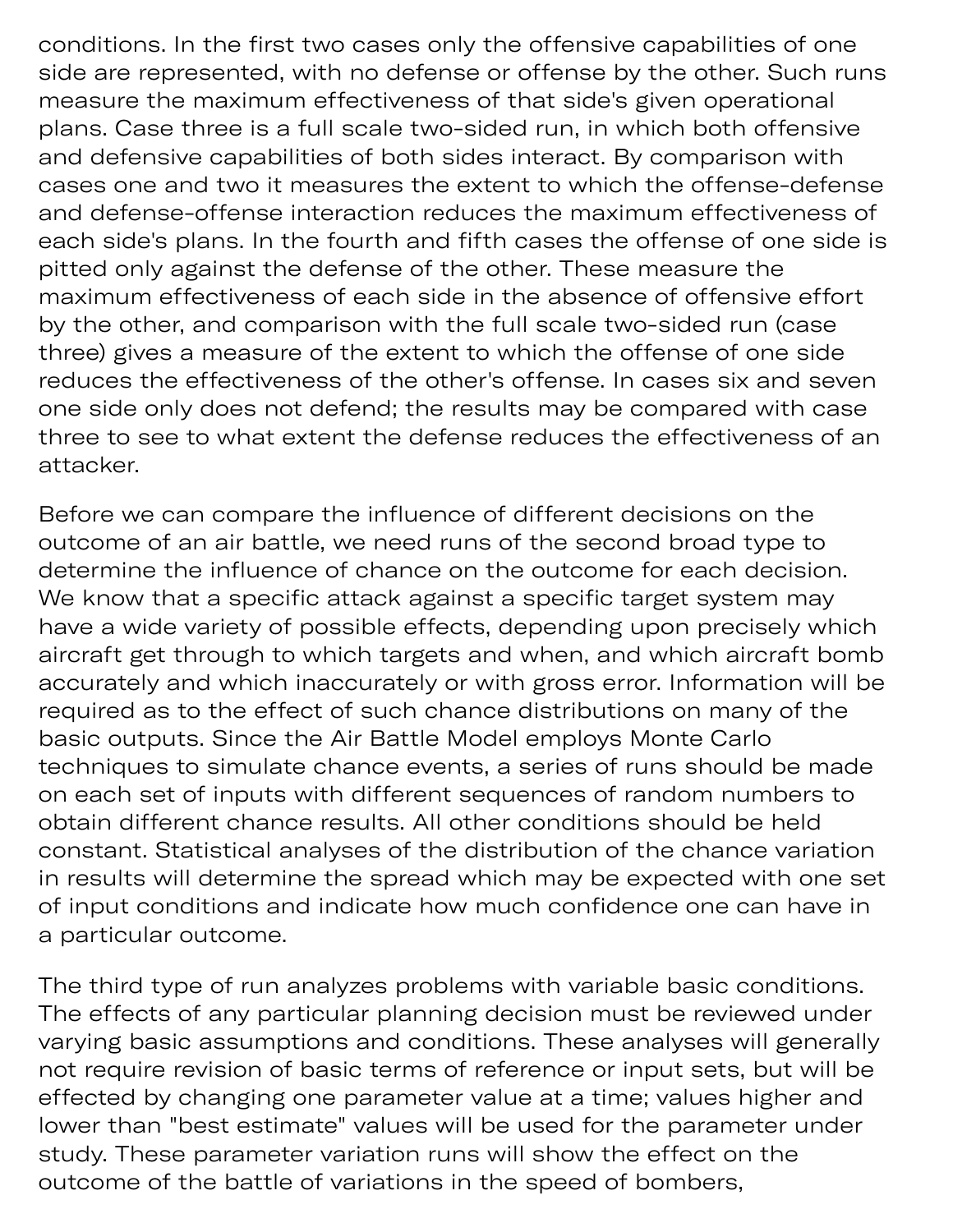effectiveness of use of radar and ECM, bombing accuracies, time of year and time of day of starting hostilities, reaction time after warning, weapon yields, aircraft evacuation policy for bases under attack, personnel evacuation policy for bases under radiation hazards, and many other factors.

e sp

Study of parameter variation effects combined with analysis of the effects of chance will require many runs. Fortunately, it is possible with the Air Battle Model to rerun problems with the same random number sequences for the simulated chance events. It is possible, therefore, after determining which sequences of random numbers yield for example very lucky, medium and very unlucky results on a problem, to use these same sequences again to obtain the lucky, medium, and unlucky results of a parameter variation for the same problem.

The results of parameter variation runs, incidentally, offer a tremendous feedback for establishment of intelligence collection and analysis requirements. They indicate the sensitive conditions and inputs on which estimating capabilities should be concentrated. If ECM effectiveness has a significant influence on the effects of the air battle, then priority efforts should probably be devoted to the study of enemy ECM capabilities. Conversely, if a plus or minus 30 percent variation in the speed of bombers has little or no influence on the outcome of the air battle, then attempts to refine estimates of bomber speeds should be given lower priority. Similarly, the runs indicate the sensitive operational considerations which are the key terms of reference in planning estimates.

The fourth type of runs will be required for analysis of "big picture" problems. These require basically different sets of inputs. Variant data reflecting capabilities at short, intermediate, and long range must be used. Several different enemy courses of action should be examined for each time period, and at least one countering US course of action for each. Several US target systems and target system priorities coupled with differing US strategies based on varying amounts of warning should also be studied. Some of the other plan revision factors important in this study are weapon constraints (such as nonuse of surface-burst thermonuclear weapons in certain areas of the world), US weapon deployment at initiation of hostilities (in the Zone of the Interior only, or also overseas), delivery force sizes for both US and SU, delivery force structures (including missile-bomber mixes), and Soviet offensive aircraft deployment (at peacetime bases in one case and also at advance bases